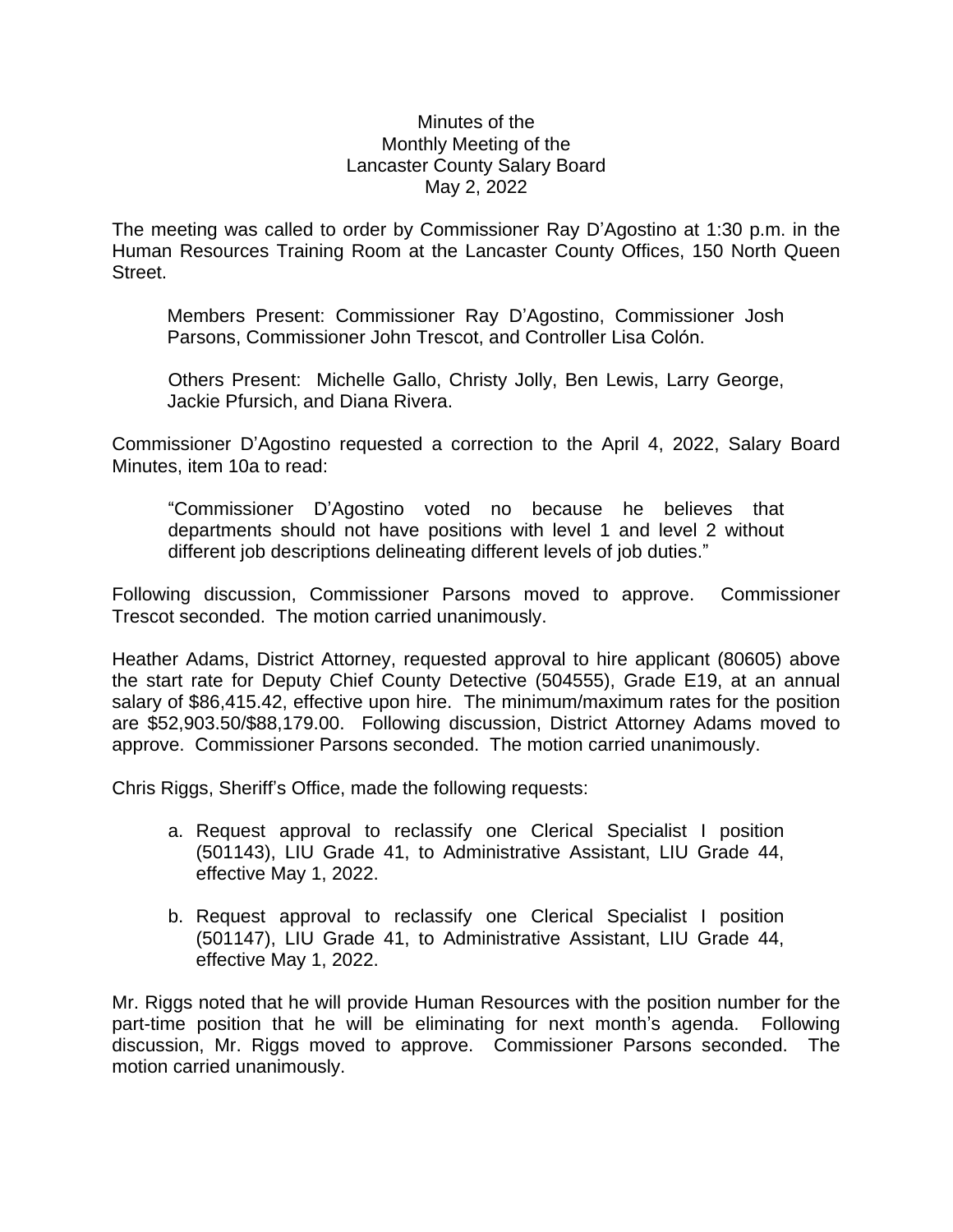Crystal Natan, Children and Youth Agency, requested approval to hire applicant (80361) above the start rate for Caseworker (502170), PSS Grade 73, at an annual salary of \$39,862.87, effective May 16, 2022. Following discussion, Commissioner Parsons moved to approve. Commissioner Trescot seconded. The motion carried unanimously.

Brian Pasquale, Emergency Management Agency, requested approval for employee (19864) to maintain his current salary of \$51,703.97 as a result of a transfer to EM Training Coordinator (500450), Grade N19, from Tele-communicator Specialist, Grade N22, effective May 23, 2022. The minimum/maximum rates for the position are \$36,878.40/\$61,505.60. Following discussion, Commissioner Parsons moved to approve. Commissioner Trescot seconded. The motion carried unanimously.

Marilyn Sachs, Planning Department, requested approval to post and fill a vacant parttime seasonal Traffic Counter position (500586) that have been vacant for more than one calendar year, effective May 2, 2022. The position is graded N11 with an hourly start rate of \$12.82. Following discussion, Commissioner Parsons moved to approve. Commissioner Trescot seconded. The motion carried unanimously.

Chris Tallarico, Public Defender, requested approval to hire applicant (80488) above the start rate for Social Services Case Manager (504624), Grade N20, at an annual salary of \$45,000, effective May 30, 2022. The minimum/maximum rates for the position are \$36,016.50/\$60,001.50. Following discussion, Mr. Tallarico moved to approve. Commissioner Trescot seconded. The motion carried unanimously.

Linda Schreiner, Purchasing Department, requested approval to create, post, and hire one temporary Purchasing Intern position at an hourly rate of \$14.00 per hour, effective May 2, 2022. Following discussion, Commissioner Parsons moved to approve. Commissioner Trescot seconded. The motion carried unanimously.

Michelle Gallo, Human Resources, on behalf of Voter Registration, requested reconsideration and approval of Voter Registration Department reorganization as corrected, effective April 11, 2022:

- Requested to reclassify one Clerical Specialist III, Grade N12, to Clerical Supervisor III, Grade **N16**. As a result, incumbent employee (26065) will receive an **8**% increase.
- Requested to reclassify one Clerical Specialist II, Grade N11, to Clerical Supervisor III, Grade **N16**. As a result, incumbent employee (25253) will receive a **9**% increase.
- Requested to reclassify one Clerical Specialist III, Grade N12, to Clerical Supervisor III, Grade **N16**. As a result, incumbent employee (25999) will receive an **8**% increase.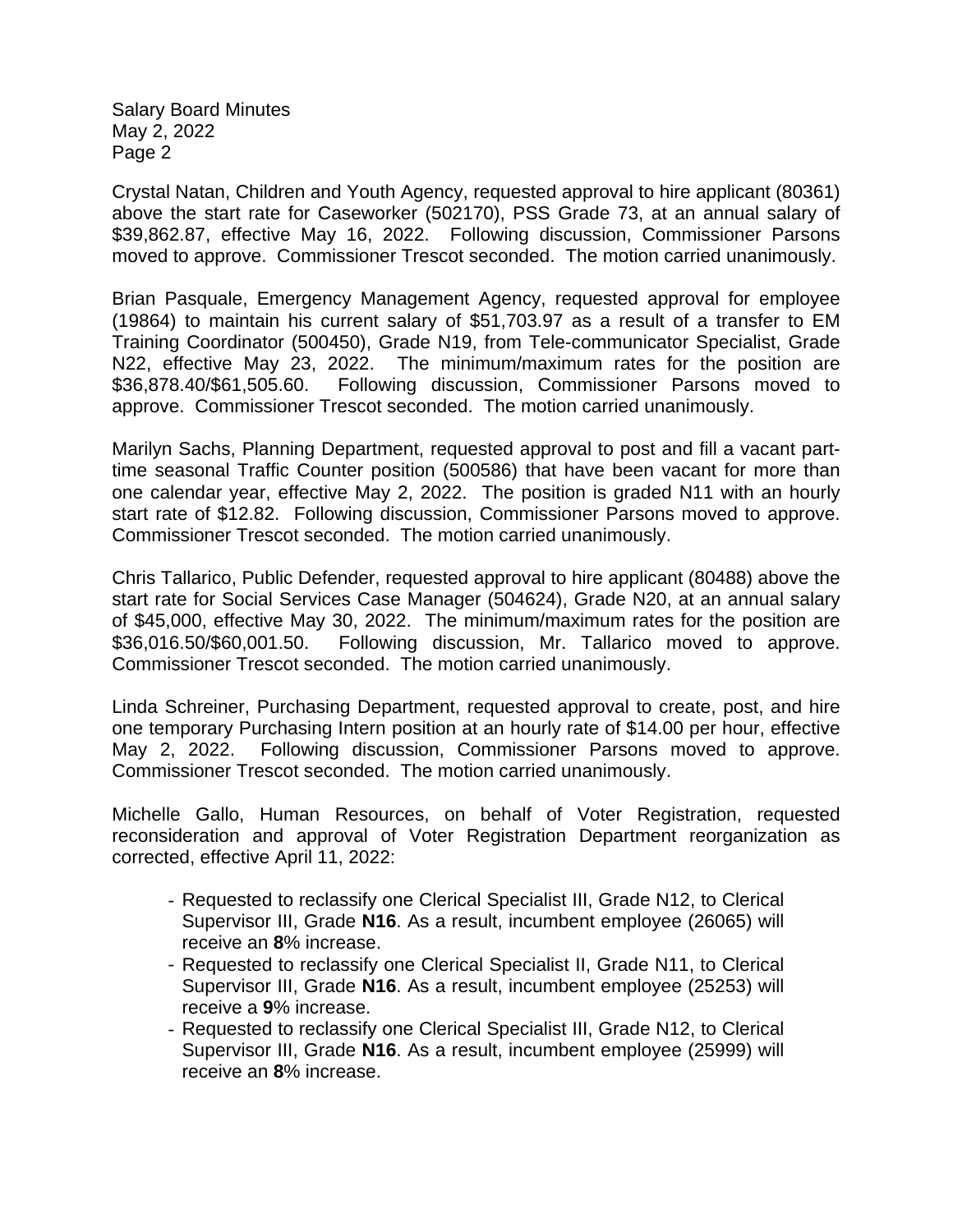- Requested to reclassify one Clerical Specialist I, Grade N10, to Clerical Specialist III, Grade N12. As a result, incumbent employee (25271) will receive an increase to the 6-month rate of a Grade N12.
- Requested to reclassify one Clerical Specialist I, Grade N10, to Clerical Specialist III, Grade N12. As a result, incumbent employee (25631) will receive an increase to the 6-month rate of a Grade N12.
- Requested to reclassify one Clerical Specialist I, Grade N10, to Clerical Specialist III, Grade N12. As a result, incumbent employee (24663) will receive a 6% increase.
- Requested to reclassify one Clerical Specialist II, Grade N11, to Clerical Specialist III, Grade N12. As a result, incumbent employee (22068) will receive a 5% increase.
- Requested to reclassify one Clerical Specialist I, Grade N10, to Clerical Specialist III, Grade N12. As a result, incumbent employee (25984) will receive an increase to the 6-month rate of a Grade N12.
- Requested to reclassify one vacant part-time Clerical Specialist I position (502685), Grade N10, to full-time, Clerical Specialist III, Grade N12.
- Requested to eliminate one vacant part-time Clerical Specialist I position (503901), Grade N10.

Following discussion, Commissioner Trescot moved to approve. Commissioner Parsons seconded. The motion carried unanimously.

Christy Jolly, Human Resources, requested to eliminate the following vacant, inactive positions, effective May 2, 2022 – agenda item 11a:

- Clerical Specialist PT (504691), Grade N10, Registration and Elections, unfunded
- Clerical Specialist PT (504692), Grade N10, Registration and Elections, unfunded
- PT Maintenance Assistant (503944), Grade N8, Facilities Management, unfunded
- PT Account Clerk Senior (503121), Grade N13, Domestic Relations, funded
- PT Account Clerk Senior (503122), Grade N13, Domestic Relations, funded
- Clerical Specialists 1 (500724), Grade N10, Domestic Relations, funded
- Secretary Senior (502521), Grade N11, Domestic Relations, funded
- Secretary (502911), Grade N10, Drugs and Alcohol, unfunded
- Clerical Specialist (502391), Grade N10, BHDS, unfunded
- PT Clerical Specialist II (502778), Grade N11, BHDS, funded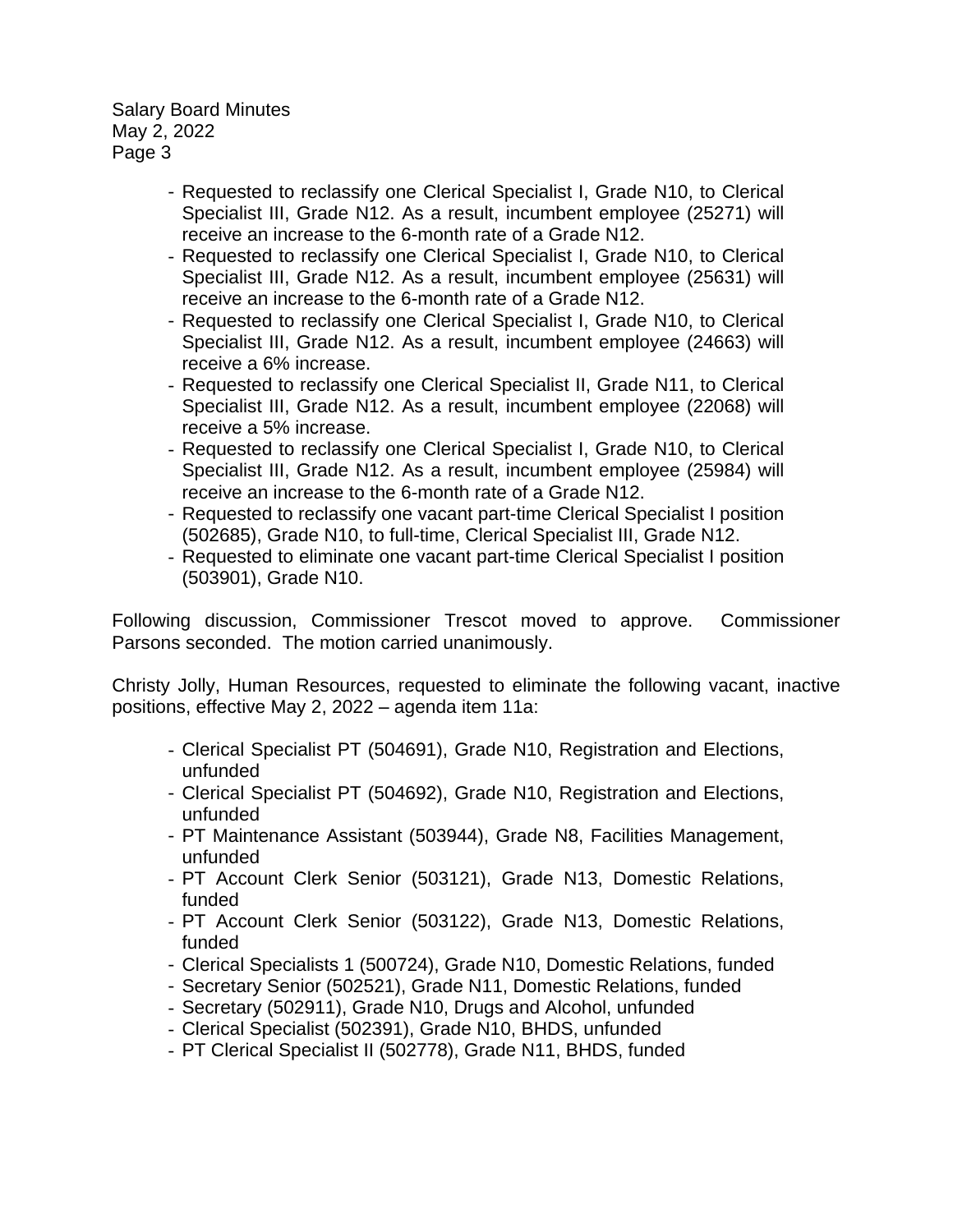Commissioner Trescot asked if all the department heads were notified of the positions being eliminated. Ms. Jolly stated that only the departments in which the positions are being eliminated were notified of the agenda. Ms. Gallo stated that in the past, since she has been here, she has copied all department heads and elected officials of the agenda until recently when she was asked to only send the agenda to departments that are on the agenda. Commissioner Trescot wanted to know why there was a change in the normal procedure without a discussion with the Salary Board members. Commissioner D'Agostino stated that everything went back to pre-COVID procedures, which are that those on the agenda get notified. Commissioner Trescot stated that any changes should be discussed with the Salary Board, and he believes that people should be copied on the agenda. Ms. Gallo noted that after doing some research, the issue was brought up by the former Controller and was voted on in October of 2020. Commissioner Parsons stated that there was never a vote on that, and he would like to see the minutes. Commissioner Trescot stated that even if it was a consensus to change something then it should be a consensus to change things now. Commissioner Parsons stated that it was not a consensus and it was a request by one person.

Commissioner Parsons moved that we go back to everything we were doing pre-COVID for Salary Board. Commissioner D'Agostino seconded. Following discussion, prior to the vote, Commissioner Trescot motioned to table the request with no changes to the current policy until it comes back to a Salary Board meeting to allow time for Controller Colón to review the information that she is requesting. Controller Colón seconded.

The motion tied 2 to 2.

Voting yes: Commissioner Trescot and Controller Colón

Voting no: Commissioner Parsons and Commissioner D'Agostino

Commissioner Parsons and Commissioner D'Agostino voted no because they feel that we should be fully back to normal and with pre-COVID procedures.

Following discussion, Commissioner Parsons requested that the Board vote on the original motion that we go back to everything we were doing pre-COVID for Salary Board.

The motion tied 2 to 2.

Voting yes: Commissioner Parsons and Commissioner D'Agostino

Voting no: Commissioner Trescot and Controller Colón